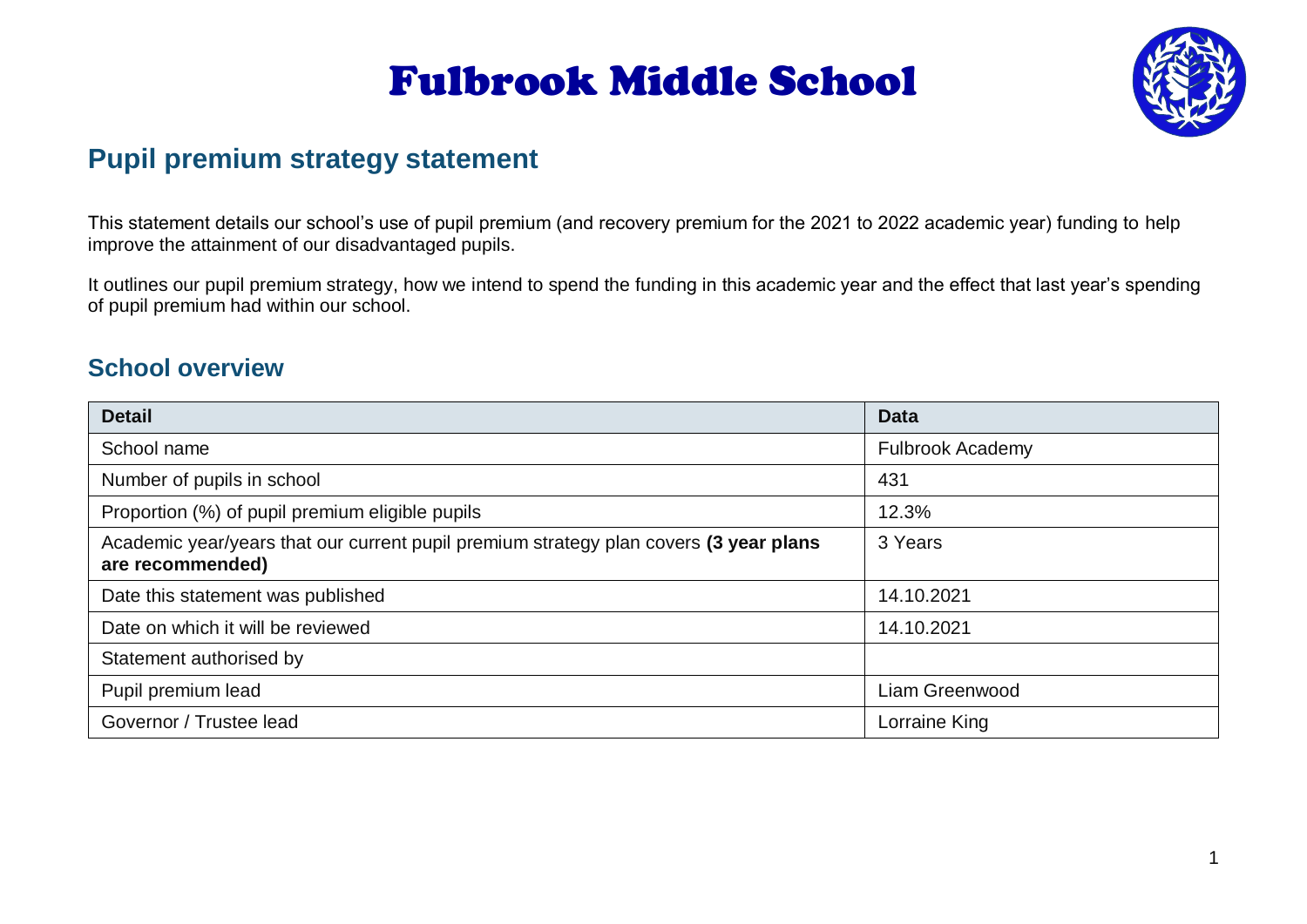

### **Funding overview**

| <b>Detail</b>                                                                                                                    | <b>Amount</b> |
|----------------------------------------------------------------------------------------------------------------------------------|---------------|
| Pupil premium funding allocation this academic year                                                                              | £61,145       |
| Recovery premium funding allocation this academic year                                                                           | £8,120        |
| Pupil premium funding carried forward from previous years (enter £0 if not applicable)                                           | £0            |
| Total budget for this academic year                                                                                              | £69,265       |
| If your school is an academy in a trust that pools this funding, state the amount available to<br>your school this academic year |               |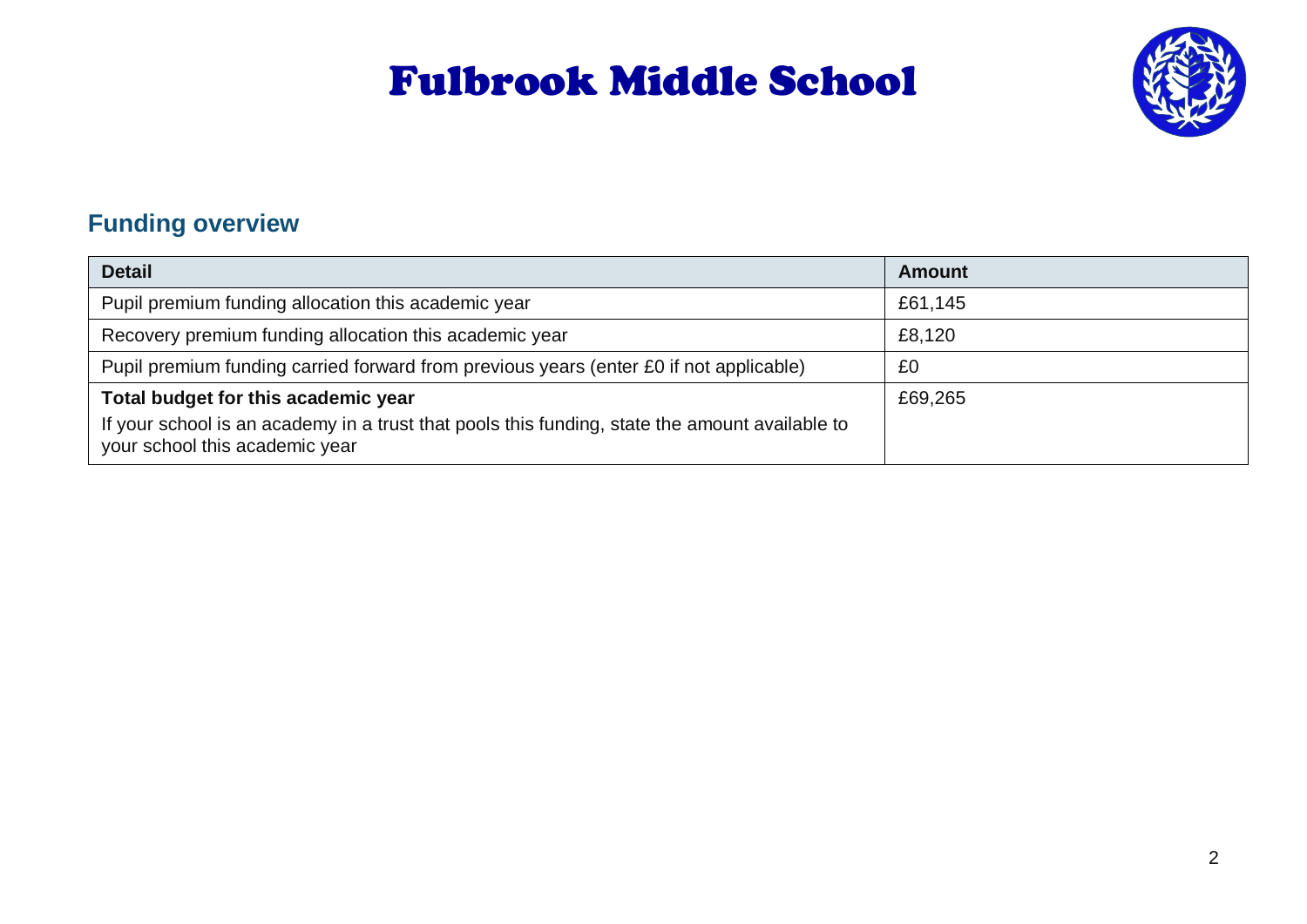

### **Part A: Pupil premium strategy plan, statement of intent**

Overcoming barriers to learning is at the heart of our Pupil Premium Grant use. We understand that needs and costs will differ depending on the barriers to learning being addressed. As such, we do not automatically allocate personal budgets per student in receipt of the Pupil Premium Grant. Instead, we identify the barrier to be addressed and the interventions required, whether in small groups, large groups, the whole school or as individuals, and allocate a budget accordingly.

Setting priorities is key to maximising the use of the Pupil Premium Grant.

Our priorities are as follows:

- Ensuring all student receive quality first teaching each lesson
- Closing the attainment gap between disadvantaged pupils and their peers
- Providing targeted academic support for students who are not making the expected progress
- Addressing non-academic barriers to attainment such as attendance, behaviour and well -being
- Ensuring that the Pupil Premium Grant reaches the pupils who need it most

*Annual PP strategy is detailed below. This includes key targets, timescales and staff responsible.*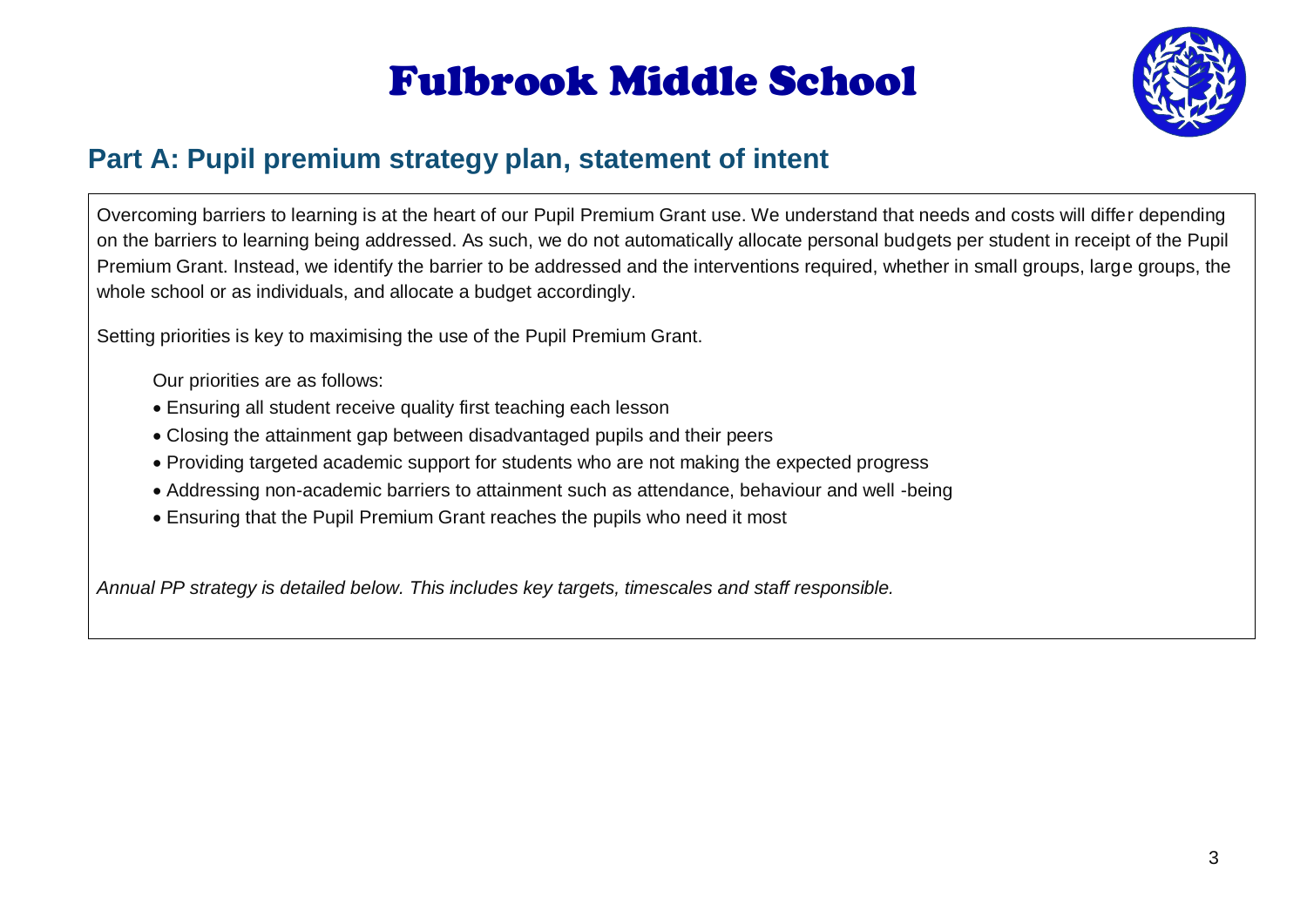

| SUBJECT ACTION PLAN           |                                |                       |
|-------------------------------|--------------------------------|-----------------------|
| <b>Subject: Pupil Premium</b> | Subject leader: Liam Greenwood | Year: September, 2021 |

#### CONTEXT

**Overview of context:**

There are currently 53 pupils that qualify for Pupil Premium.

#### PUPIL PREMIUM LONG-TERM PLAN (2-3 YEAR TIMESCALE):

- Provide a multi-disciplinary approach to incorporating pupils' and parents' views in relation to Pupil Premium provision on a termly basis.
- Play a more significant role in the tracking and monitoring of the effectiveness and impact of interventions via a whole-school provision map.
- Improve provision available to disadvantaged pupils, in order to improve their literacy/numeracy skills and ultimately achieve success in all areas of the curriculum.
- Review the way in which interventions are allocated to ensure that all Pupil Premium pupils experience the breadth of the curriculum regardless of their ability.
- Explicitly identify the barriers to learning for individual Pupil Premium pupils and plan appropriate and personalized support to overcome them.
- Upskill staff provide understanding of Pupil Premium so that they feel more confident in targeting disadvantaged pupils in a consistently and effectively.

#### PUPIL PREMIUM PRIORITIES (1 YEAR TIMESCALE):

- 1. Audit Pupil Premium provision staff, parents and pupils to have their voices heard.
- 2. Provide a range of opportunities for parents to engage with school to improve outcomes for disadvantaged pupils.
- 3. Identify personal barriers to learning for disadvantaged pupils and implement appropriate strategies to overcome the barriers and review outcomes.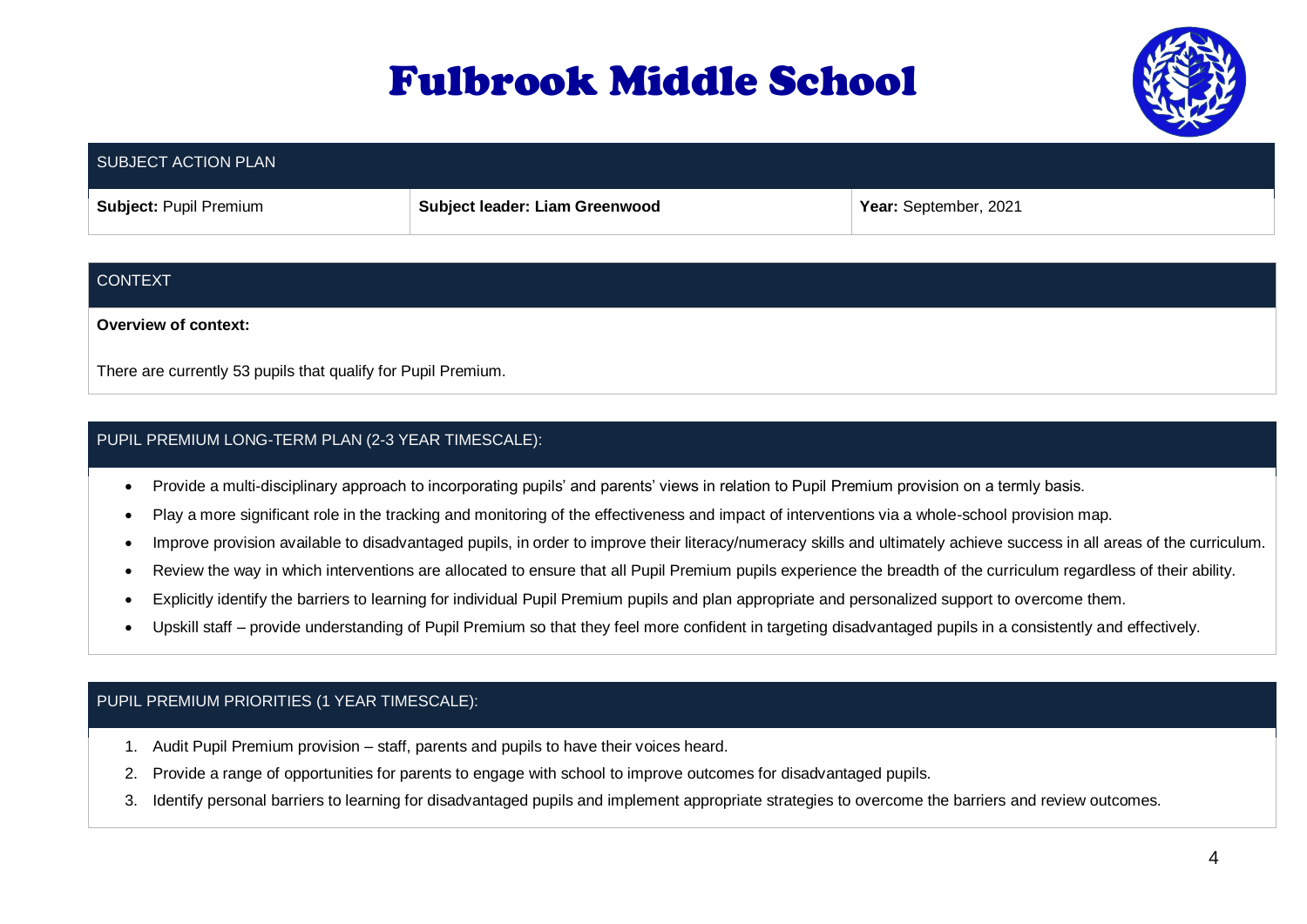

#### PUPIL PREMIUM PRIORITY 1:

#### Member of staff with overall responsibility: Liam Greenwood

| <b>Targets</b>                                                                                       | Actions to be taken<br>Small, achievable<br>steps                                                                                                                                                                                                                                                                                                      | <b>By</b><br>who<br>m | By when          | <b>Resources</b><br>needed              | <b>Success criteria</b>                                                                                                                                                                                                                     | <b>Monitoring</b>                                      | <b>RAG</b> |
|------------------------------------------------------------------------------------------------------|--------------------------------------------------------------------------------------------------------------------------------------------------------------------------------------------------------------------------------------------------------------------------------------------------------------------------------------------------------|-----------------------|------------------|-----------------------------------------|---------------------------------------------------------------------------------------------------------------------------------------------------------------------------------------------------------------------------------------------|--------------------------------------------------------|------------|
| 1. Audit Pupil Premium<br>provision – staff,<br>parents and pupils<br>to have their voices<br>heard. | ALL stakeholders to<br>complete<br>questionnaire where<br>they can provide<br>responses to how<br>they would like to<br>see funding spent.<br>Using information LG<br>to plan and<br>implement strategies<br>to support DA.<br>Managing PPG and<br>recovery spend.<br>LG to provide<br>Microsoft form for<br>staff, parents and<br>pupils to complete. | <b>ALL</b>            | December<br>2021 | Allocated PP<br>time.<br>Access to ICT. | A form of consultation with<br>parents logged.<br>Staff can locate provision<br>pupil premium children<br>receive.<br>Staff can identify pupil<br>premium children during<br>learning walks.<br>100% engagement from<br>parents and pupils. | LG to monitor impact.<br>LD to oversee<br>expenditure. |            |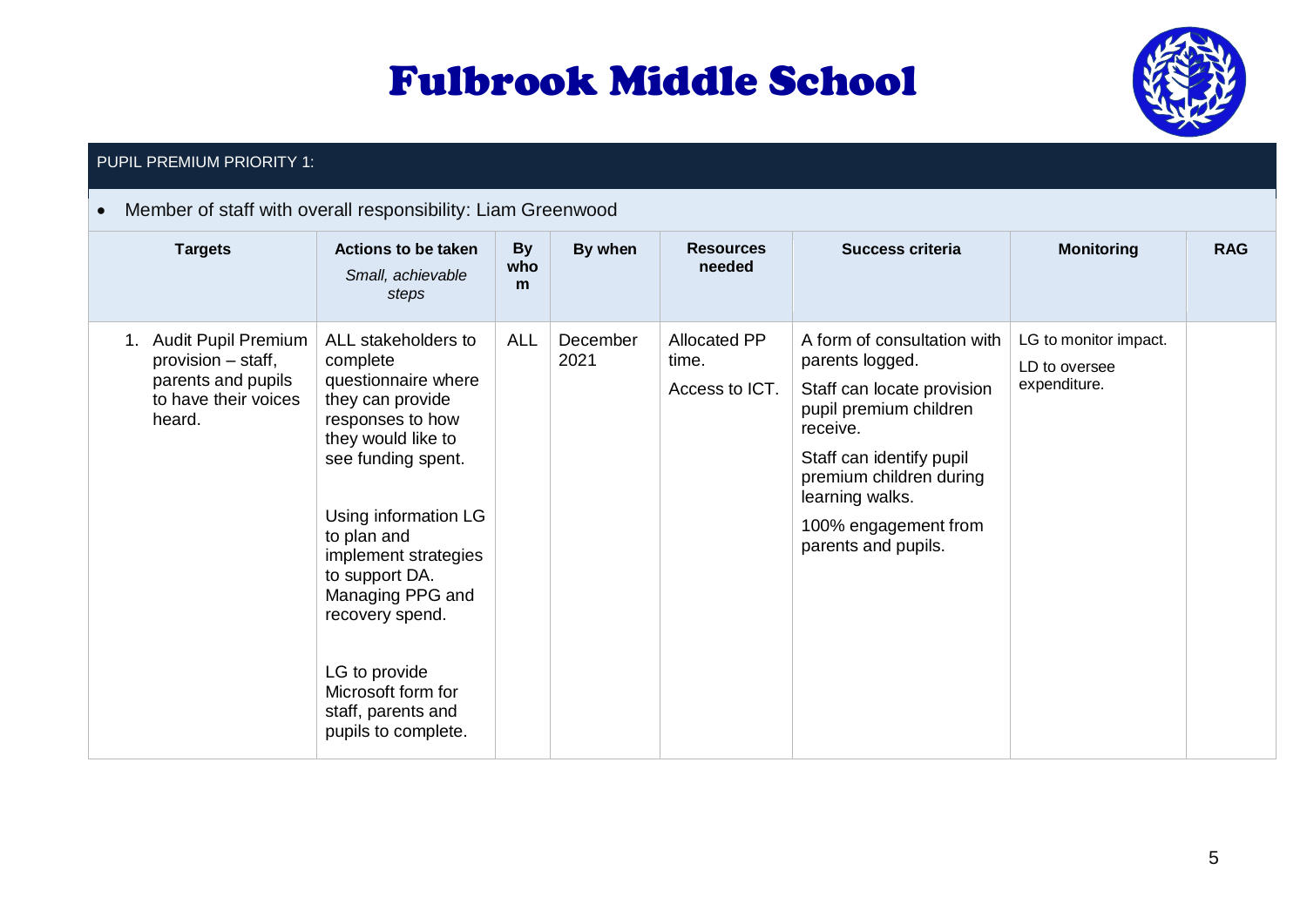

| LG<br>Spring 2022<br>Provide a range of<br>Offer PP open<br>Access to ICT<br>Parents are attending<br>2.<br>opportunities for<br>afternoons termly.<br>parent evening.<br>parents to engage<br>Create PP passports<br>Parents are engaging with<br>with school to<br>for all DA pupils.<br>the school.<br>improve outcomes<br>NP<br>Termly<br>Parent mail to be<br>for disadvantaged<br><b>DJ</b><br>sent home.<br>pupils.<br>Parents to book a<br>Face to face<br>slot, using the online<br>Via telephone<br>register system.<br>Via email<br>Track all parents<br>At another location.<br>accessing open<br>mornings or<br>afternoons.<br>Details of provision<br>All<br>to emailed or posted<br>staff<br>home.<br><b>DJ</b> | Parental and pupil<br>voice.<br>Observations.<br>Paperwork up to date. |  |
|--------------------------------------------------------------------------------------------------------------------------------------------------------------------------------------------------------------------------------------------------------------------------------------------------------------------------------------------------------------------------------------------------------------------------------------------------------------------------------------------------------------------------------------------------------------------------------------------------------------------------------------------------------------------------------------------------------------------------------|------------------------------------------------------------------------|--|
|--------------------------------------------------------------------------------------------------------------------------------------------------------------------------------------------------------------------------------------------------------------------------------------------------------------------------------------------------------------------------------------------------------------------------------------------------------------------------------------------------------------------------------------------------------------------------------------------------------------------------------------------------------------------------------------------------------------------------------|------------------------------------------------------------------------|--|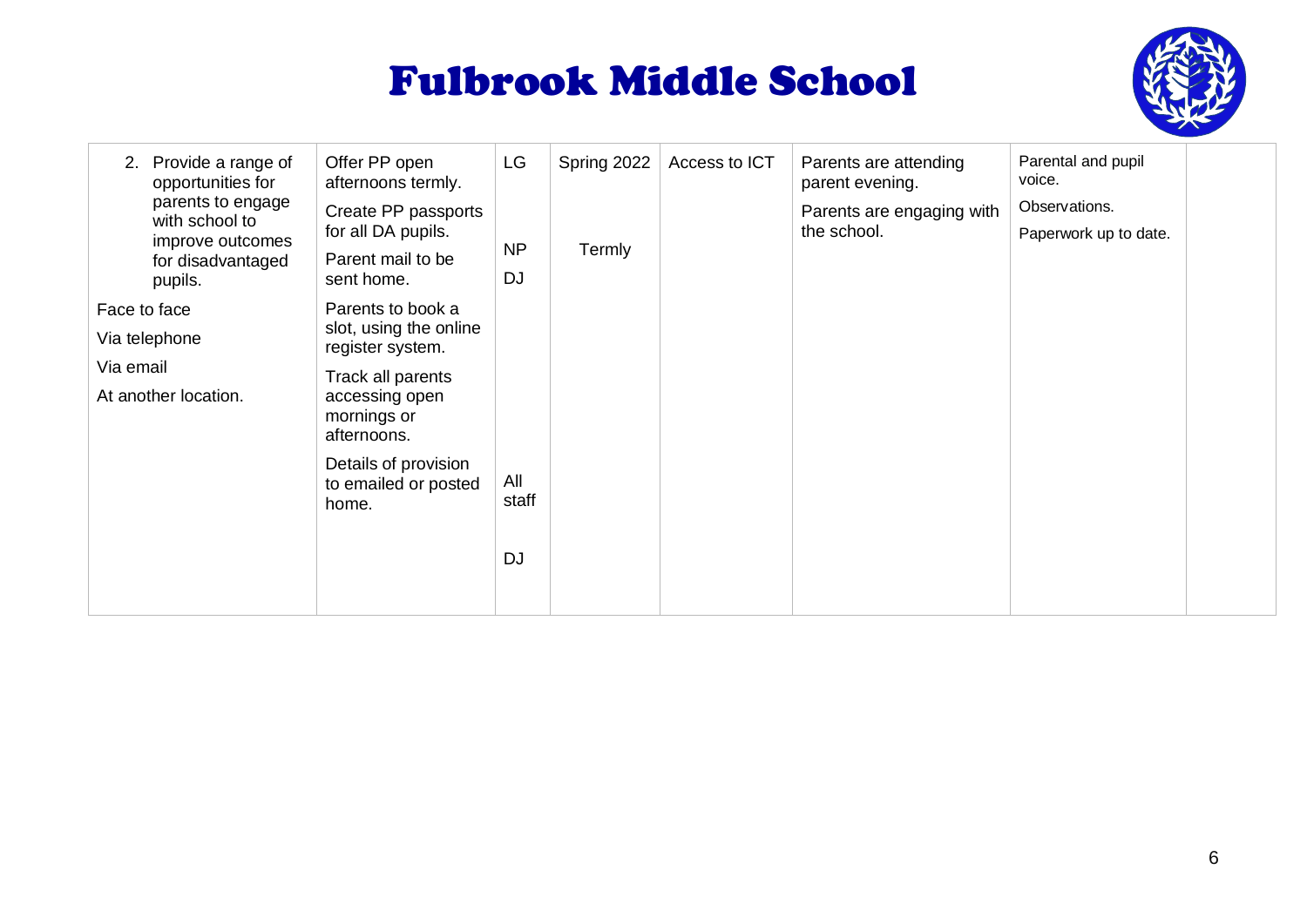

| Identify personal<br>3.<br>barriers to learning<br>for disadvantaged<br>pupils and<br>implement<br>appropriate<br>strategies to<br>overcome the<br>barriers and review<br>outcomes. | Staff to review<br>progress at pupil<br>progress meetings.<br>All staff to review<br>and identify barriers<br>to learning for all PP<br>children that they<br>teach. | <b>ALL</b><br><b>ALL</b> | Termly | Integris<br>IXL<br>Edukey<br>Access to ICT | Improved outcomes in<br>data, attendance,<br>behavior.<br>Observations.<br>Parent and pupil voice.<br>PP being high on staff<br>radar.<br>Improved self-esteem. | <b>SLT</b><br><b>ELT</b> |  |
|-------------------------------------------------------------------------------------------------------------------------------------------------------------------------------------|----------------------------------------------------------------------------------------------------------------------------------------------------------------------|--------------------------|--------|--------------------------------------------|-----------------------------------------------------------------------------------------------------------------------------------------------------------------|--------------------------|--|
|                                                                                                                                                                                     | Information to be<br>collated.<br>Strategies/provision<br>agreed and reviewed<br>termly.                                                                             | <b>ALL</b>               |        |                                            |                                                                                                                                                                 |                          |  |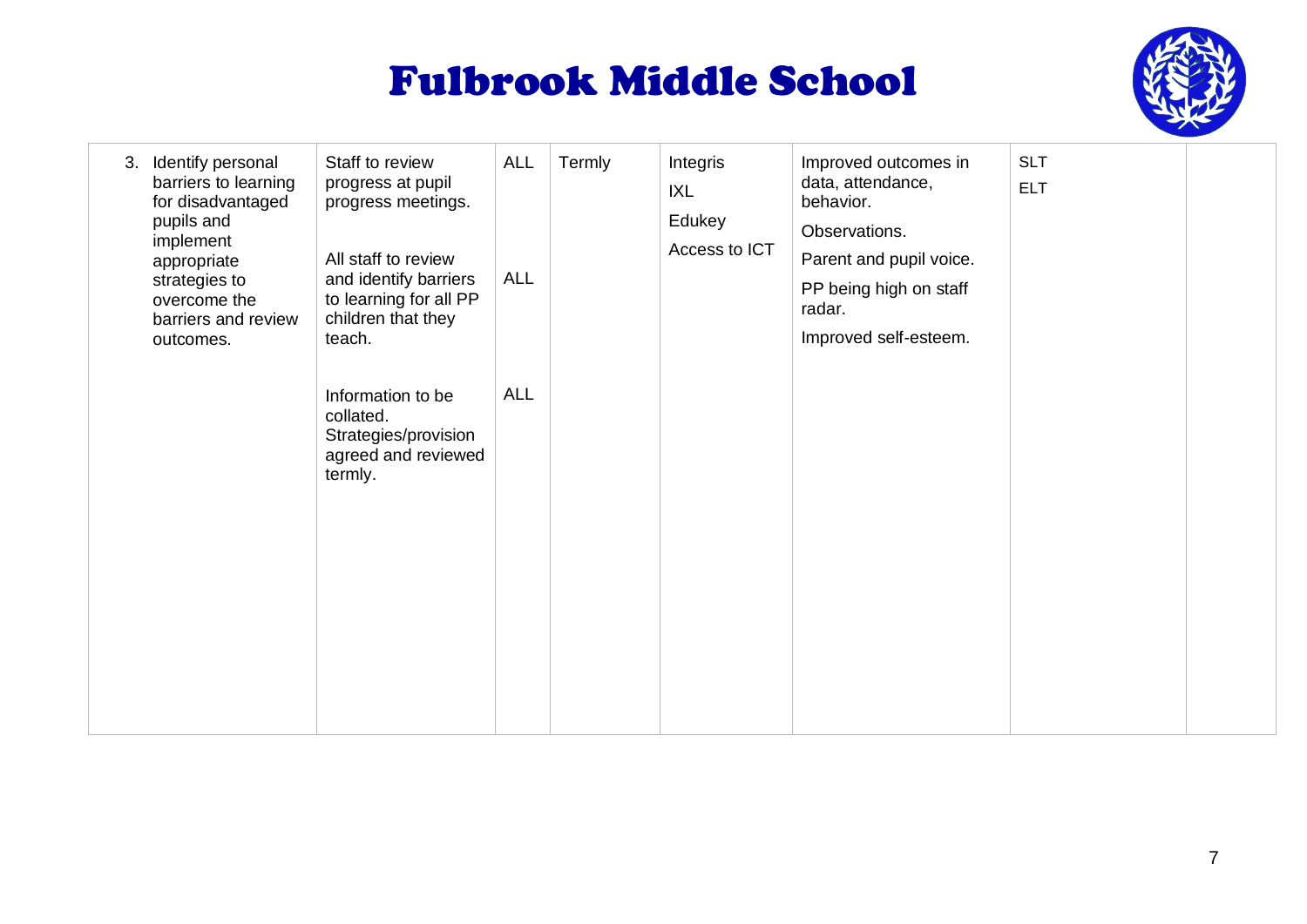

### **Challenges**

This details the key challenges to achievement that we have identified among our disadvantaged pupils.

| <b>Challenge</b><br>number | <b>Detail of challenge</b>                |
|----------------------------|-------------------------------------------|
|                            | Access to appropriate technology.         |
|                            | Parental and pupil engagement.            |
|                            | Improved academic outcomes for PP pupils. |
|                            |                                           |
|                            |                                           |

### **Intended outcomes**

This explains the outcomes we are aiming for **by the end of our current strategy plan**, and how we will measure whether they have been achieved.

| <b>Intended outcome</b>                                                                                                              | <b>Success criteria</b>                                                                                                                                                                                 |
|--------------------------------------------------------------------------------------------------------------------------------------|---------------------------------------------------------------------------------------------------------------------------------------------------------------------------------------------------------|
| Greater parental engagement with school activities/events, leading<br>to improved relationships and outcomes for parents and pupils. | 100% attendance/response to parental survey's, consultations and<br>open evenings. (This will include sending resources home, follow up<br>phone calls and engagement via alternative routes as needed) |
| Improved academic outcomes for all PP pupils.                                                                                        | Clear evidence within internal and external data that PP pupils are<br>making greater than expected progress across subjects.                                                                           |
| Improved well-being, confidence and enjoyment of school for all PP<br>pupils.                                                        | Survey/questionnaire and pupil feedback will reflect that pupils feel<br>safe, happy and supported at Fulbrook. Reviewed termly and<br>strategies/support amended accordingly.                          |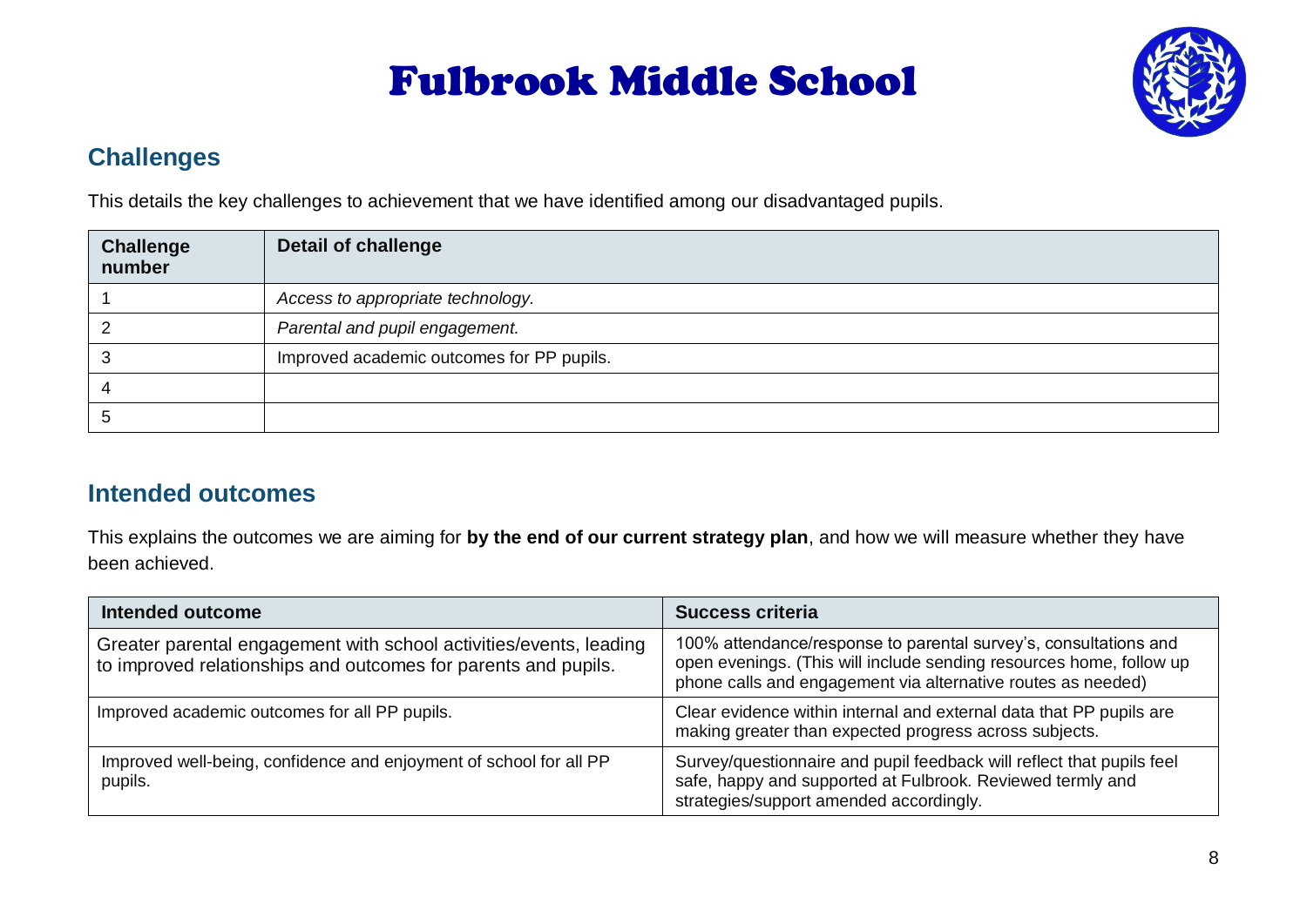

### **Activity in this academic year**

This details how we intend to spend our pupil premium (and recovery premium funding) **this academic year** to address the challenges listed above.

### **Teaching (for example, CPD, recruitment and retention)**

#### Budgeted cost: **£18000**

| <b>Activity</b>                                  | Evidence that supports this approach                                                                                                                                                                  | Challenge number(s)<br>addressed |
|--------------------------------------------------|-------------------------------------------------------------------------------------------------------------------------------------------------------------------------------------------------------|----------------------------------|
| Employment of additional support<br>staff £18000 | Research on TAs delivering targeted interventions in one-to-<br>one or small group settings shows a consistent impact on<br>attainment of approximately three to four additional months'<br>progress. | -3                               |
|                                                  |                                                                                                                                                                                                       |                                  |

#### **Targeted academic support (for example, tutoring, one-to-one support structured interventions)**

#### Budgeted cost: **£4950**

| <b>Activity</b>                                                                                              | Evidence that supports this approach                                                                                                      | Challenge number(s)<br>addressed |
|--------------------------------------------------------------------------------------------------------------|-------------------------------------------------------------------------------------------------------------------------------------------|----------------------------------|
| IXL literacy and numeracy (universal<br>support for all, targeted for PP pupils<br>during school time) £4500 | Whole school intervention software – use of diagnostic analysis<br>to identify and address misconceptions and gaps in prior<br>knowledge. | 1, 2 & 8 & 3.                    |
| Small group specialist literacy<br>intervention (External) £2000                                             | Providing specialist small group support as this is not currently<br>available within our staffing structure. Intervention is able to     | -3                               |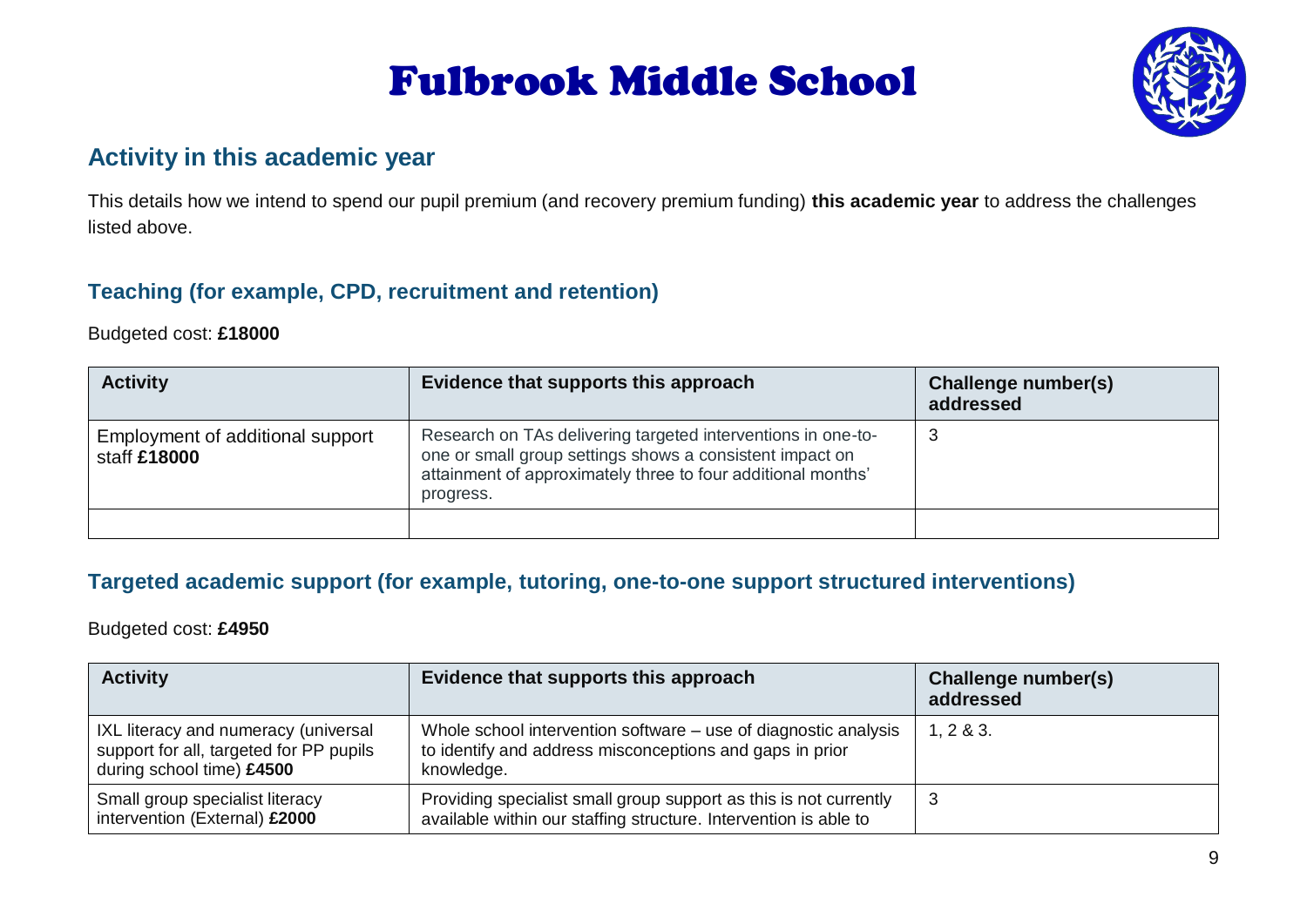

|                              | address individual needs, around phonics and inference which<br>previously hasn't been addressed in early years. |  |
|------------------------------|------------------------------------------------------------------------------------------------------------------|--|
| Word shark £450 (100 pupils) | Individualised programme which addresses specific<br>vocabulary, phonics and spelling.                           |  |

#### **Wider strategies (for example, related to attendance, behaviour, wellbeing)**

#### Budgeted cost: **£ 10,000**

| <b>Activity</b>                                     | Evidence that supports this approach                                                                                                                                                                           | Challenge number(s)<br>addressed |
|-----------------------------------------------------|----------------------------------------------------------------------------------------------------------------------------------------------------------------------------------------------------------------|----------------------------------|
| 1:1 Art Therapy<br>£2000                            | Channelling into pupils' interests, while being able to address<br>trauma or attachment in early or current childhood experiences.<br>Evidence of improved attendance and well-being.                          | 2                                |
| Subsidised uniform purchases (50% of<br>total cost) | Supporting families to relieve the burden that school uniform<br>costs can bring. Improved well-being and attendance, enabling<br>all pupils access to the same standards within school.<br>Removing barriers. | 2                                |
| Subsidised music lessons (50% of<br>total cost)     | Providing opportunities/experiences that would otherwise not<br>be available due to financial barriers.                                                                                                        | 2                                |
| Ride High £2500                                     | Animal care therapy at the equestrian centre in Milton Keynes.<br>Therapy used to promote attendance, well-being and self-<br>esteem.                                                                          | 2 & 3                            |

### **Total budgeted cost: £ 32,950**

\*Note underspend, however other interventions, strategies and resources likely to be included as needs are discovered. Costing are also an estimation and likely that spend will be above what is stated.